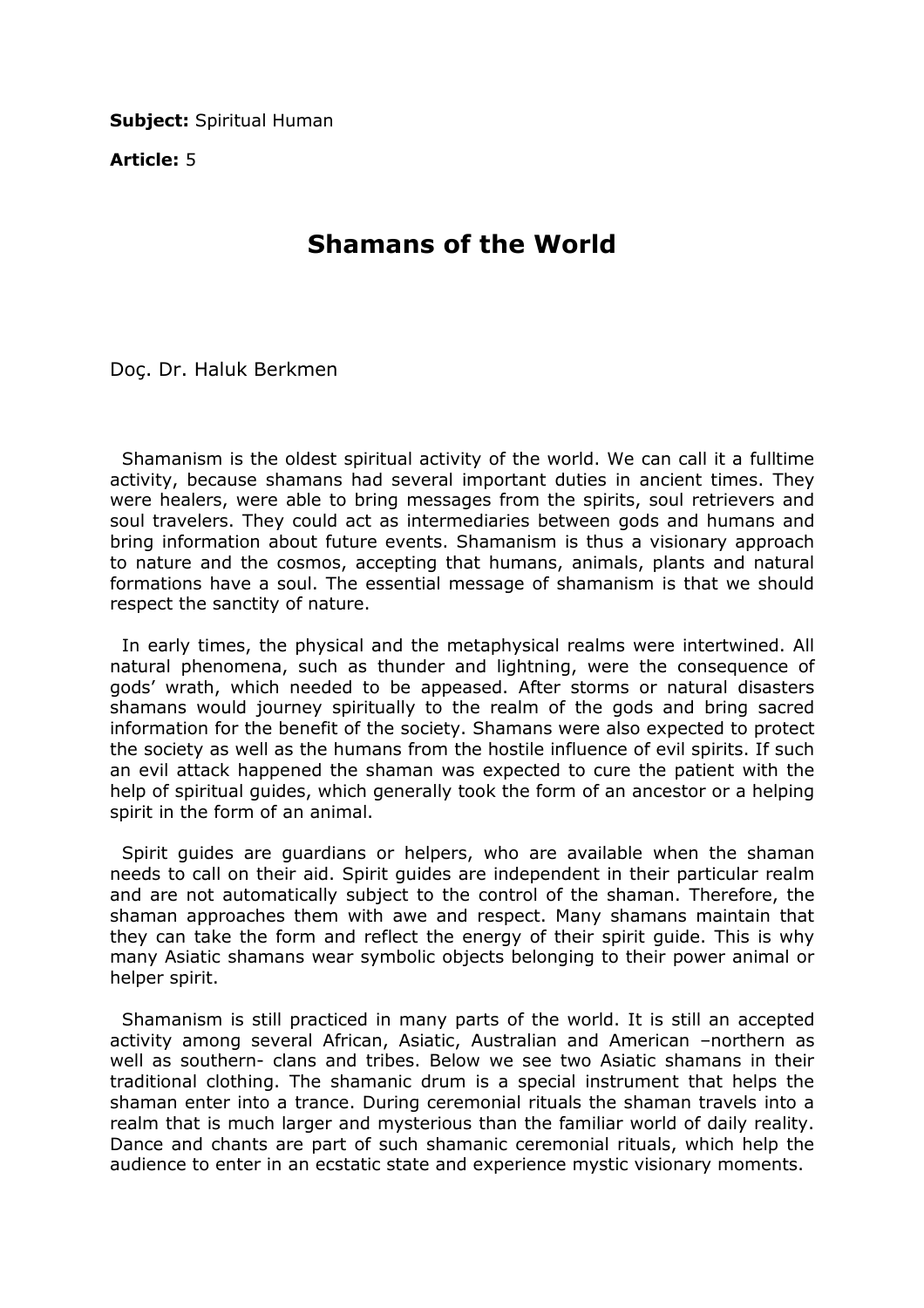

 The drum has a special role in shamanism. For Asiatic shamans it is the vehicle, or the 'horse' that carries his soul to the other world. That other world can be the upper world of the gods or the lower world of the demons. The monotonous rhythm of the drum helps the shaman 'ride' and travel in those worlds. It has been recently discovered that rhythmic drumming produces a state of hypnotic trance, which induces mystic imagery [1]. Modern man defines such special experiences as 'lucid dreaming'. Shamans report their encounters with spirits not as hallucinations or fanciful imaginations, but as real as the ones we experience in our daily existence. For the shamans there is only one reality: The world of the supernatural. The feathers on their head tell us that they are able to perform spiritual flights to the supernatural realm as birds do in the natural realm.

 Singing and incantation is another vital aspect of shamanism. It is through songs and chants that the shaman expresses power and intent. All musical instruments developed by ancient societies were considered to have a magical power helping the soul to communicate with deities and ancestors. Many shamans believe that during a musical ceremony their body and soul is possessed by the spirit of their forefathers who answers questions and informs them about the future events.



**Psilosibe** 

Peyote

Shamans accept that sacred plants help to remove the barrier of daily perception. Above we see three such hallucinogenic plants.